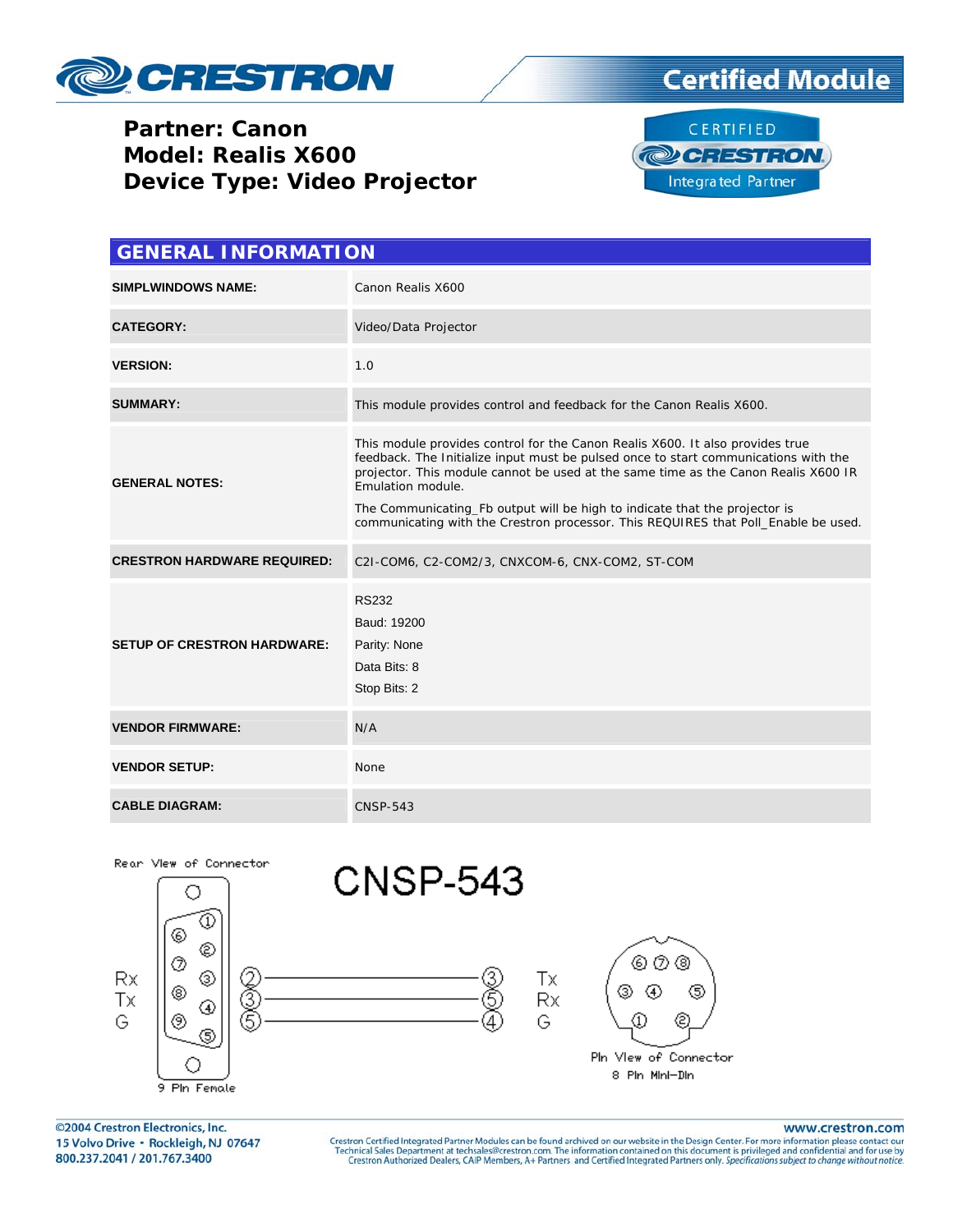





| <b>CONTROL:</b>           |             |                                                                                     |
|---------------------------|-------------|-------------------------------------------------------------------------------------|
| Power_on/Off/Toggle       | D           | Pulse to turn the projector on and off.                                             |
| $Input_$                  | D           | Pulse to select the input.                                                          |
| Aspect_Ratio_*            | D           | Pulse to select the aspect ratio.                                                   |
| Image_*                   | D           | Pulse to select the image.                                                          |
| Lamp_Mode_*               | D           | Pulse to select the lamp mode.                                                      |
| Brightness_Up/Down        | D           | Press and hold to adjust the brightness.                                            |
| Sharpness_Up/Down         | D           | Press and hold to adjust the sharpness.                                             |
| Contrast_Up/Down          | D           | Press and hold to adjust the contrast.                                              |
| Saturation_Up/Down        | D           | Press and hold to adjust the saturation.                                            |
| Hue_Up/Down               | D           | Press and hold to adjust the hue.                                                   |
| Volume_Up/Down            | D           | Press and hold to adjust the volume.                                                |
| Volume_Mute_On/Off/Toggle | D           | Pulse to turn the volume mute on and off.                                           |
| Poll_Enable               | D           | Hold high to enable polling.                                                        |
| Get_Lamp_Hours            | D           | Pulse to get the lamp hours. This is not necessary if the Poll_Enable is held high. |
| <b>Initialize</b>         | D           | Pulse to enable this module to control the projector.                               |
| From_Device\$             | $\mathsf S$ | Serial signal to be routed from a 2-way serial com port.                            |

www.crestron.com

Crestron Certified Integrated Partner Modules can be found archived on our website in the Design Center. For more information please contact our Technical Sales Department at techsales@crestron.com. The information contain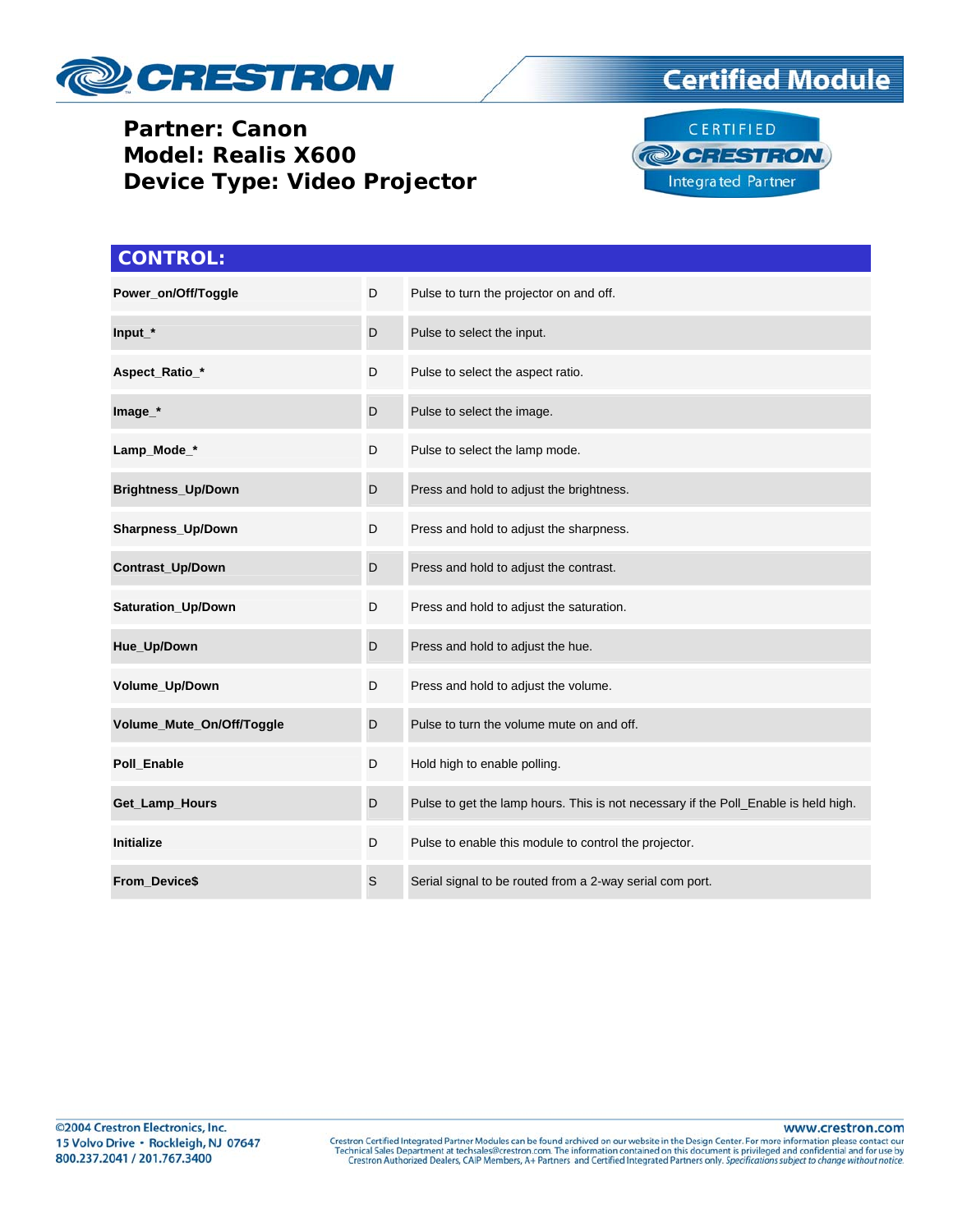





| <b>FEEDBACK:</b>           |                |                                                                                                                                                                                                                  |
|----------------------------|----------------|------------------------------------------------------------------------------------------------------------------------------------------------------------------------------------------------------------------|
| Power_On/Off_Fb            | D              | High to indicate the current power state.                                                                                                                                                                        |
| Cooling_Down/Warming_Up_Fb | D              | High to indicate that the projector is cooling down or warming up.                                                                                                                                               |
| Input_*_Fb                 | D              | High to indicate the currently selected input.                                                                                                                                                                   |
| Aspect_Ratio_*_Fb          | D              | High to indicate the currently selected aspect ratio.                                                                                                                                                            |
| Image_*_Fb                 | D              | High to indicate the currently selected image.                                                                                                                                                                   |
| Lamp_Mode_*_Fb             | D              | High to indicate the current lamp mode.                                                                                                                                                                          |
| * Bar                      | A              | Analog signal indicating the current level for the picture quality and volume. To be<br>displayed using a bar graph on a touch panel.                                                                            |
| Volume Mute On/Off Fb      | D              | High to indicate the current volume mute state.                                                                                                                                                                  |
| Communicating_Fb           | D              | High to indicate that the projector is communicating with the Crestron processor.<br>This requires Poll_Enable to be high. When this signal goes low, the projector did<br>not respond to the last command sent. |
| Lamp_Hours                 | $\overline{A}$ | Analog value indicating the approximate lamp hours. This is NOT actual lamp<br>hours. The feedback we get from the projector indicates ranges. The value here is<br>the high end of the range.                   |
| Lamp_Steps                 | A              | Analog value indicating the lamp status by a number of steps. There are 8 steps<br>total. The ranges are 0-199, 200-399, 400-599, 600-799, 800-999, 1000-1199,<br>1200-1399, and 1400.                           |
| To Device\$                | S              | Serial signal to be routed to a 2-way serial com port.                                                                                                                                                           |

www.crestron.com

Crestron Certified Integrated Partner Modules can be found archived on our website in the Design Center. For more information please contact our Technical Sales Department at techsales@crestron.com. The information contain